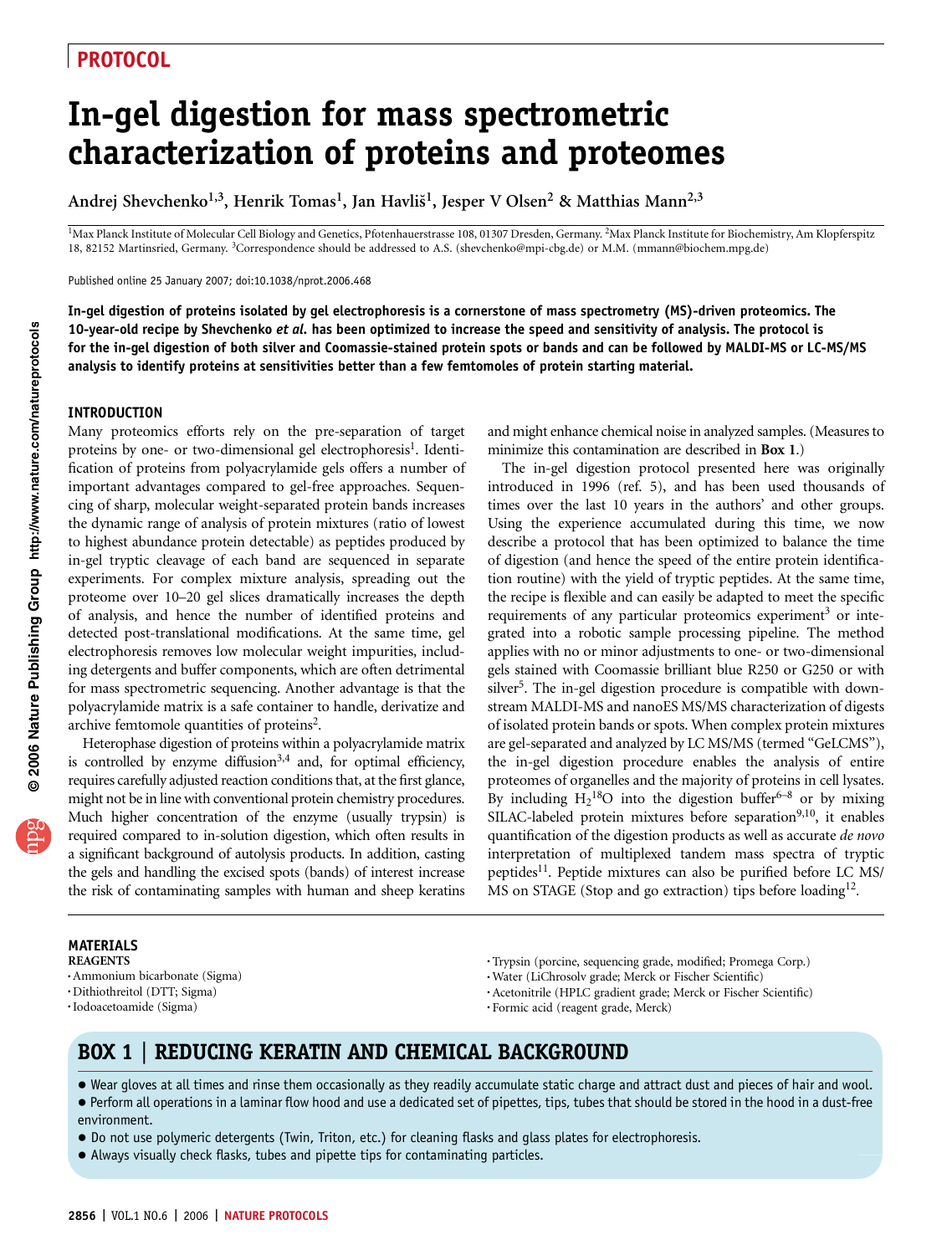- .Trifluoroacetic acid (Uvasol grade, Merck)
- $H_2^{18}$ O (Sigma Chemicals), only used if subsequent manual *de novo* interpretation of spectra of tryptic peptides $13$  or their relative quantification by this method<sup>6</sup> is intended

#### EQUIPMENT

- .Laminar flow hood (Heraeus)
- .Air-circulation thermostat (Memmert)
- .Bench-top centrifuge 5415D (Eppendorff)
- .0.65 ml thin-walled PCR tubes (Sorenson BioScience)
- .Vacuum centrifuge RC 1022 (ThermoElectron Corp.)

#### REAGENT SETUP

**Trypsin** Prepare a solution of 13 ng  $\mu$ l<sup>-1</sup> trypsin in 10 mM ammonium bicarbonate containing 10% (vol/vol) acetonitrile. Dissolve the content of 20 µg vial in 1.5 ml of the buffer. Use  $H_2{}^{18}O$  instead of normal water for peptide quantification or de novo sequencing.  $\triangle$  CRITICAL Make shortly before use; discard unused volume. If only a small volume of trypsin buffer is required, the lyophilized enzyme can be redissolved in 1 mM HCl and 10 µl aliquots stored at -20 °C before use. Note that after thawing frozen aliquots, pH should be adjusted by adding 1.5 µl of 50 mM ammonium bicarbonate shortly before use.  $\cdot$  100 mM ammonium bicarbonate in water  $\blacktriangle$  CRITICAL Make ammonium

- bicarbonate buffer daily in large (50–100 ml) volumes and discard after use.
- $\cdot$  10 mM DTT in 100 mM ammonium bicarbonate.  $\triangle$  CRITICAL Make shortly before use.
- $\cdot$  55 mM iodoacetamide in 100 mM ammonium bicarbonate.  $\triangle$  CRITICAL Make shortly before use.

#### .5% formic acid in water (vol/vol)

Processing of bands (spots) from one- or two-dimensional gels Upon electrophoresis, proteins should be fixed within a polyacrylamide matrix by incubating the entire gel in 5% (vol/vol) acetic acid in 1:1 (vol/vol) water: methanol. Staining with Coomassie, at the same time, fixes proteins, whereas a separate fixation step should precede colloidal Coomassie or silver staining. The in-gel digestion procedure is, in principle, compatible with any convenient silver staining protocol. However, the reagents used to improve staining sensitivity and contrast must not modify proteins covalently. Thus, avoid treating gels with crosslinking reagents (such as glutaraldehyde) or strong oxidizers, such as chromates or permanganates. Note that the abundance of silver-stained spots (bands) strongly depends, among other factors, on the time of gel exposure to the developing solution. If possible, allocate two lanes on a one-dimensional gel for protein standards (e.g., 50 and 200 fmol of bovine serum albumin). Semiquantitative estimation of the amount of protein available for sequencing helps to choose optimal sample loading (Step 7). Do not start with silver staining of gels of unknown protein preparations. First stain them with Coomassie and then, if required, directly by silver without prior destaining.

Note that, especially in femtomole sequencing, controls (blank gel pieces excised and processed in parallel with the experimental bands or spots) are usually unreliable and do not accurately represent actual patterns of keratin peptides and related contaminations. Instead, contaminating precursors should be identified by database searching (see TROUBLESHOOTING section).

### **PROCEDURE**

### Excise protein bands (spots)  $\bullet$  TIMING  $\sim$  5 min per band per spot

1| Rinse the entire slab of a one- or two-dimensional gel with water for a few hours, put a plastic tray with the gel onto a light box and excise bands (spots) of interest with a clean scalpel.

 $\triangle$  CRITICAL STEP Take special care to prevent massive keratin contamination of the samples (Box 1).

- 2| Cut excised bands (spots) into cubes (ca.  $1 \times 1$  mm). Note that smaller pieces could clog pipette tips.
- 3| Transfer gel pieces into a microcentrifuge tube and spin them down on a bench-top microcentrifuge.

### In-gel reduction, alkylation and destaining of proteins **· TIMING** 60 min

4| Additional reduction/alkylation step is only performed for processing of silver-stained bands (spots) or to prepare samples for manual or automated *de novo* sequencing<sup>14</sup> (option A). If rapid identification of Coomassie-stained bands (spots) is intended, skip reduction/alkylation and proceed directly with the steps described in option B.

### (A) Processing silver-stained bands (spots) or samples for *de novo* sequencing

- (i) Add 500 µl of neat acetonitrile and incubate tubes for 10 min until gel pieces shrink (they become opaque and stick together).
- (ii) Spin gel pieces down, remove all liquid.
- (iii) Add 30–50 µl of the DTT solution to completely cover gel pieces. Incubate 30 min at 56  $\degree$ C in an air thermostat.
- (iv) Chill down the tubes to room temperature (ca. 22 °C), add 500 µl of acetonitrile, incubate for 10 min and then remove all liquid.
- (v) Add 30–50 ml of the iodoacetamide solution (the volume should be sufficient to cover the gel pieces) and incubate for 20 min at room temperature in the dark.
- (vi) Shrink gel pieces with acetonitrile and remove all liquid.

### (B) Destain gel pieces excised from Coomassie-stained gels  $\bullet$  TIMING 30 min

- (i) Add ca. 100 ml of 100 mM ammonium bicarbonate/acetonitrile (1:1, vol/vol) and incubate with occasional vortexing for 30 min, depending on the staining intensity.
- (ii) Add 500 ml of neat acetonitrile and incubate at room temperature with occasional vortexing, until gel pieces become white and shrink and then remove acetonitrile. Although the bulk of Coomassie staining should be removed, it is not necessary to destain the gel pieces completely.
	- **PAUSE POINT** Samples are now ready for in-gel digestion. Alternatively, they can be stored at  $-20$  °C for a few weeks.

### Saturate gel pieces with trypsin  $\bullet$  TIMING 120 min

5| Add enough trypsin buffer to cover the dry gel pieces (typically, 50 µl or more, depending on the volume of a gel matrix) and leave it in an ice bucket or a fridge.

6| After ca. 30 min, check if all solution was absorbed and add more trypsin buffer, if necessary. Gel pieces should be completely covered with trypsin buffer.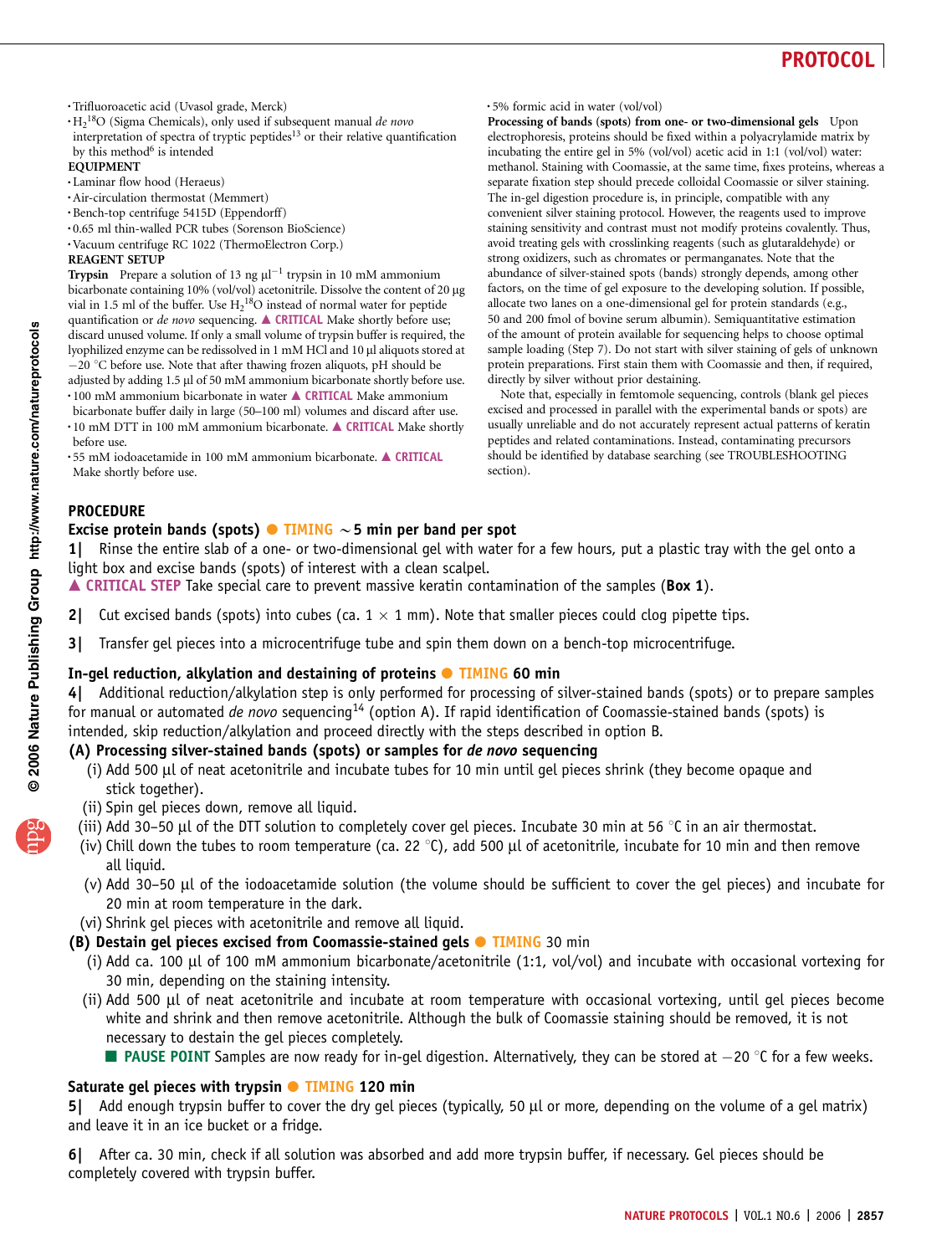$7$ | Leave gel pieces for another 90 min to saturate them with trypsin and then add 10–20  $\mu$ l of ammonium bicarbonate buffer to cover the gel pieces and keep them wet during enzymatic cleavage.

▲ CRITICAL STEP Although after ca. 30 min dried gel pieces do not absorb any more buffer, the yield of tryptic peptides increases substantially while extending the incubation time, presumably because of slow diffusion of the enzyme into a polyacrylamide matrix<sup>3</sup>.

### **Digestion**

8| Place tubes with gel pieces into an air circulation thermostat and incubate samples overnight at 37  $\degree$ C for analyses performed at the limit of instrument sensitivity, which require maximal peptide recovery. Otherwise (typically, for the rapid identification of Coomassie stainable spots (bands) by MALDI mass fingerprinting), the acceptable digestion yield—exceeding, on average, 75% of the yield of overnight cleavage—can be achieved in 30 min at 55  $\degree$ C (ref. 3). If the protein digest needs to be further analyzed by MALDI TOF MS, proceed to Step 9; otherwise, proceed to Step 10 directly.

▲ CRITICAL STEP It is important to avoid a temperature gradient between the bottom and the lid of the tube to prevent condensation of water at the inner surface of the lid and, consequently, premature dehydration of the gel pieces.

### Withdraw an aliquot from the digest for the protein identification by MALDI peptide mass mapping

Chill tubes to room temperature, spin down gel pieces using a microcentrifuge and withdraw  $1-1.5$   $\mu$ l aliquots of the supernatant directly from the digest without further extracting the gel pieces<sup>15</sup>. As a typical volume of the digestion buffer is approximately 50 µl, this leaves ample peptide material for the subsequent MS/MS analysis, if required.

**PAUSE POINT** Non-extracted digests can be stored at  $-20$  °C for a few months until it is decided if further LC MS/MS analysis is required.



Figure 1 | Characterization of a modified protein by GeLCMS. (a) Coomassie-stained gel of a GST-SUMO-1 pull down. The lane marked with an arrow was excised, in-gel digested as described in this protocol and analyzed by LC-MS on an LTQ-FT instrument using two consecutive stages of tandem MS<sup>22</sup>. A total of 20 peptides identified Hip2 (Huntingtin interacting protein 2) in the stained band. (b) Total ion current (TIC) of Hip2 peptides eluting from the chromatography column. (c–e) Mass spectrum, MS/MS and MS/MS/MS spectrum of the SUMO-1-modified peptide, unambiguously localizing the SUMO modification site to K14 of Hip2. Inset shows the structure of the branched Hip2-Sumo-1 peptide as well as prominent cleavage products (see ref. 23 for an introduction to peptide sequencing).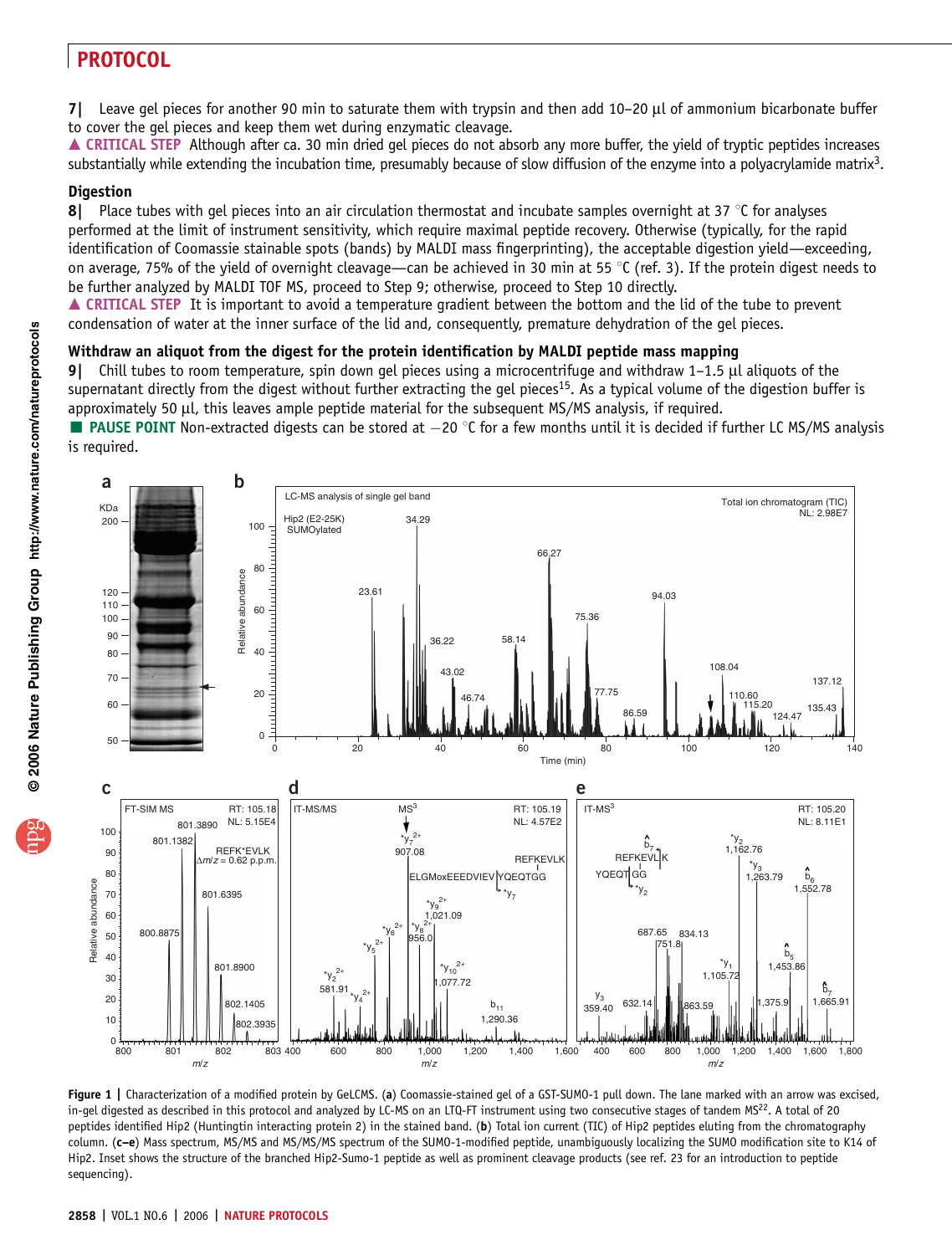### Extract peptide digestion products **TIMING 15 min**

10 Add 100 µl of extraction buffer (1:2 (vol/vol) 5% formic acid/acetonitrile) to each tube and incubate for 15 min at 37 $\degree$ C in a shaker. For samples with much larger (or smaller) volume of gel matrix, add the extraction buffer such that the approximate ratio of 1:2 between volumes of the digest and extraction is achieved.

**A CRITICAL STEP To withdraw the super**natant, use a pipette with fine gel loader tip to prevent clogging the needle of autosampler injector or nanoLC MS/MS column. Collect the supernatant into a PCR tube, dry down in a vacuum centrifuge. (Do not discard extracted gel pieces.)

**PAUSE POINT Dried extracts can be** safely stored at  $-20$  °C for a few months.

### Redissolve tryptic peptides for further analysis

11| For further LC MS/MS analysis, add 10–20  $\mu$ l of 0.1% (vol/vol) trifluoroacetic acid into the tube, vortex and/or incubate the tube for 2–5 min in the sonication bath and centrifuge for 15 min at  $6.7q$  (10,000 r.p.m.) at the bench-top centrifuge and withdraw the appropriate aliquot for further analysis. Dry down the rest in a vacuum centrifuge and store at  $-20$  °C as contingency.



Figure 2 | Characterization of a complex proteome. (a) Total cell lysate from HeLa cells was separated by 1D gel electrophoresis and sliced into ten parts. Each slice was in-gel-digested as described in this protocol. (b) TIC of the slice marked with an arrow in (a). Owing to the high number of eluting peptides no individual chromatographic peaks are visible.  $(c)$  Full-scan spectrum from the elution point marked by an arrow in (b). At least 30 co-eluting SILAC peptide triplets are present in the spectrum.

### **TIMING**

Excise protein bands (spots):  $\sim$  5 min per band or spot In-gel reduction and alkylation of proteins: 60 min Destain gel pieces excised from Coomassie-stained gels: 30 min Saturate gel pieces with trypsin: 120 min Digestion: 30 min to overnight Extract peptide digestion products: 15 min

### *?* TROUBLESHOOTING

### Processing of protein bands or spots

Although the measures described in Box 1 can drastically reduce the abundance of background keratin peptides, it is almost impossible to remove them completely, and some will remain detectable while sequencing proteins at the low femtomole level. Peptide background originating from keratin and trypsin autolysis products should be considered as a possible (albeit not the major) source of false-positive identifications, especially when searches are performed against a species-specific sequence database. In any case, we recommend adding sequences of most common contaminating proteins (human and sheep keratins, trypsin, etc.) to the database used for searching the tandem mass spectra. Borderline assignments can additionally be validated via de novo interpretation of corresponding spectra<sup>16</sup>.

### Extraction of peptide digestion products

Do not discard extracted gel pieces: if, for any reason, the digestion failed, it can be repeated with the same gel pieces using the same enzyme (trypsin) or using another enzyme. Note that, in the latter case, strong peptide background may be encountered because of the digestion of residual intact trypsin.